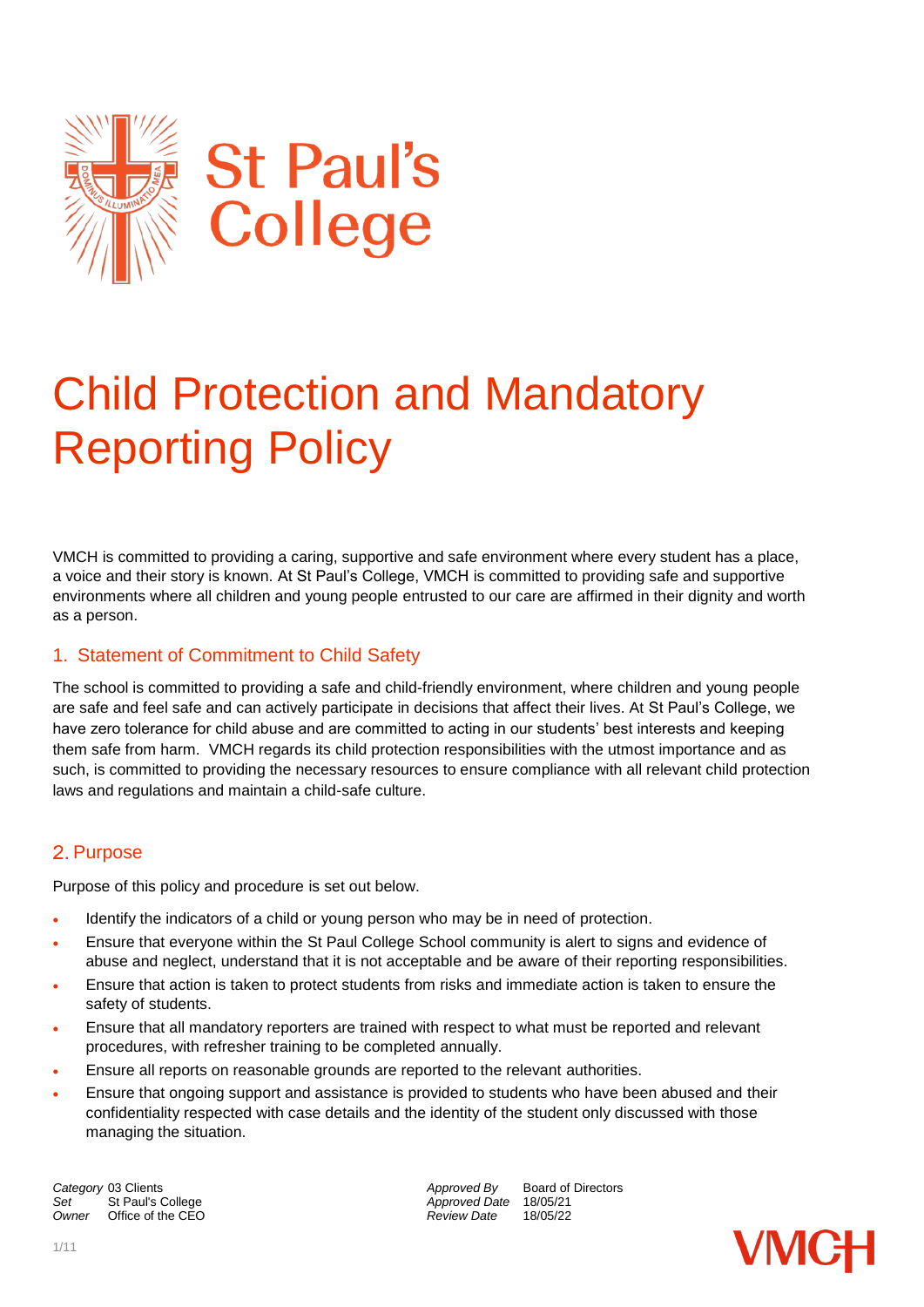- Ensure that staff are provided with clear expectation for appropriate behaviour.
- Ensure that St Paul's College is compliant with all laws, regulations and standards relevant to child safety and protection in Victoria, most importantly adhering to Ministerial Order 870.

## 3. Scope

This policy applies to all the St Paul's College school staff, volunteers and Directors of the VMCH Board.

This policy applies to all St Paul's College activities during and outside of school hours. This includes St Paul's College activities that are occurring on school campus, offsite, online, extracurricular, sport activities and programs, excursions, camps, interstate and overseas travel.

They are bound by this policy and required to report concerns about, or incidents of child abuse or neglect.

Fulfilling the roles and responsibilities contained in this policy and procedure does not displace or discharge any other obligations that arise if a person reasonably believes that a child is at risk of child abuse.

## 4. Alignment with Vision, Mission and Values

This policy is aligned with our vison mission and values by providing clear guidance on what child protection matters should be reported and when, providing a safe environment for children at St Paul's College.

## 5. Responsibility

Child protection is everyone's responsibility. At St Paul's College, the VMCH Board, staff and volunteers, have a shared responsibility for contributing to the safety and protection of children.

Specific roles and responsibilities relating to protection and reporting include:

| Role         | <b>Responsibilities</b>                                                                                                                                                                                                                                                                                                                                                                                                                                                                                                                                                                                                                                                                                                                                                                                                                                                                                                                                                                     |
|--------------|---------------------------------------------------------------------------------------------------------------------------------------------------------------------------------------------------------------------------------------------------------------------------------------------------------------------------------------------------------------------------------------------------------------------------------------------------------------------------------------------------------------------------------------------------------------------------------------------------------------------------------------------------------------------------------------------------------------------------------------------------------------------------------------------------------------------------------------------------------------------------------------------------------------------------------------------------------------------------------------------|
| <b>Board</b> | The VMCH Board of Directors is the school governing authority. The Board is responsible<br>for endorsing this policy, ensuring this policy is reviewed and updated as needed and<br>reviewing the St Paul's College's compliance with this policy and child safety obligations.                                                                                                                                                                                                                                                                                                                                                                                                                                                                                                                                                                                                                                                                                                             |
| Principal    | The Principal is responsible for the St Paul's College's compliance with this policy. The<br>Principal is also responsible for:<br>being a first point of contact for all child protection concerns or queries for the wider<br>community<br>ensuring that other Child Safety Officers understand and comply with their key<br>responsibilities<br>ensuring that all Child Safety Officers undergo appropriate annual training in the<br>School's child protection policies and procedures, their legal responsibilities, and<br>how to appropriately respond to child protection concerns and incidents<br>coordinating the School's response to child protection incidents in consultation with<br>the Principal and the [define role]<br>developing an alternative procedure for responding to an allegation or disclosure of<br>child abuse if a Child Safety Officer is not able to perform the role, for example if<br>they are absent from the School or have a conflict of interest |

*Set* St Paul's College *Approved Date* 18/05/21

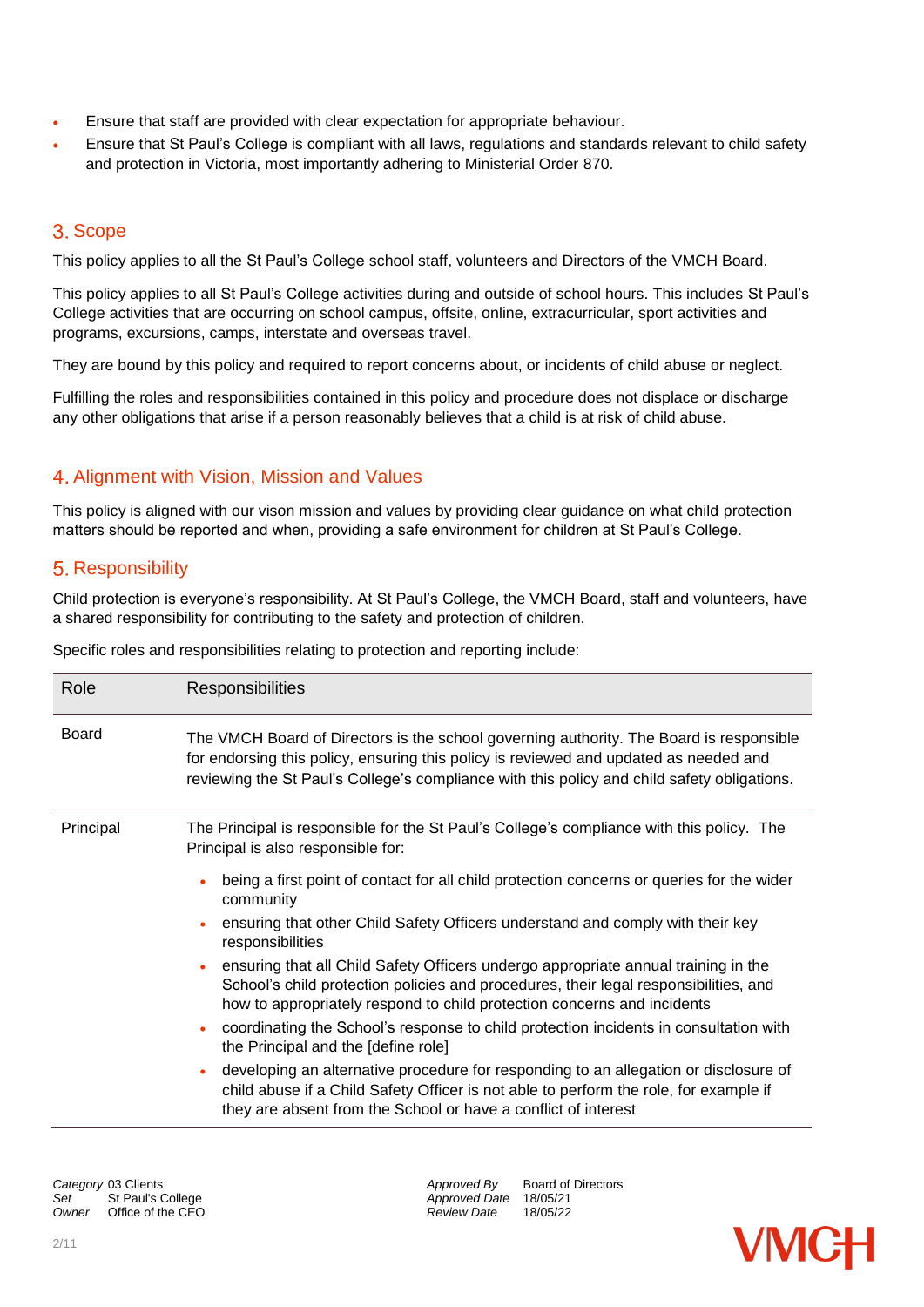| Role                                                                                                              | Responsibilities                                                                                                                                                                                                                                                                                                                                                                                                                                                                                                                                                                                                                                                                                                                                                                                                                                                                                                                                                                                                   |
|-------------------------------------------------------------------------------------------------------------------|--------------------------------------------------------------------------------------------------------------------------------------------------------------------------------------------------------------------------------------------------------------------------------------------------------------------------------------------------------------------------------------------------------------------------------------------------------------------------------------------------------------------------------------------------------------------------------------------------------------------------------------------------------------------------------------------------------------------------------------------------------------------------------------------------------------------------------------------------------------------------------------------------------------------------------------------------------------------------------------------------------------------|
|                                                                                                                   | ensuring that the School's child protection policies and procedures are effectively<br>implemented and communicated to all relevant stakeholders.                                                                                                                                                                                                                                                                                                                                                                                                                                                                                                                                                                                                                                                                                                                                                                                                                                                                  |
| <b>Child Safety</b><br><b>Officers</b>                                                                            | St Paul's College has appointed a Child Safety Officer. The Child Safety Officer is<br>provided annually with specialised training on child protection issues, mandatory<br>reporting and their legal obligations. In working with all St Paul's College staff and<br>volunteers, the Child Safety Officer is known within St Paul's College as a Child Safety<br>Champion to raise the importance, profile and facilitate the embedding of a culture of<br>child safety. The Child Safety Officer is often the first point of contact for all staff,<br>students, parents and carers to raise child safety or child abuse concerns. The Child<br>Safety Officer works collaboratively with the General Manager Community and Disability<br>to ensure all concerns of child safety and child abuse are escalated, reported and<br>responded.<br>Our Child Safety Officer can be contacted at any time to discuss your concerns and their<br>name and contact details are provided regularly in our communications. |
| Staff, School<br><b>Board</b><br>members.<br>external<br>education<br>providers,<br>contractors and<br>volunteers | Staff includes teaching, non-teaching, casual and emergency relief teaches, sporting<br>coaches, tutors and instrumental music teachers. All staff, VMCH Board members,<br>external education providers, contractors and volunteers are required to be familiar with<br>the content of this Child Protection Mandatory Reporting Policy & Procedures and their<br>legal obligations with respect to the reporting of child abuse. It is each individual's<br>responsibility to be aware of key risk indicators of child abuse, to be observant, and to<br>raise any concerns they may have relating to child abuse with the Child Safety Officer.                                                                                                                                                                                                                                                                                                                                                                  |

# 6. Definition of Terms and Abbreviations

| Term        | <b>Definition</b>                                                                                                                                                                                                                                                                                                                                                              |
|-------------|--------------------------------------------------------------------------------------------------------------------------------------------------------------------------------------------------------------------------------------------------------------------------------------------------------------------------------------------------------------------------------|
| Child abuse | Child abuse can take many forms. The perpetrator may be a parent, carer, school staff<br>member, volunteer, another adult or even another child. The nature of child abuse is<br>complex. The abuse may occur over time and potential risk indicators are often difficult<br>to detect. Child abuse is defined in the Child Wellbeing and Safety Act 2005 (Vic) to<br>include: |
|             | sexual offences<br>٠<br>grooming                                                                                                                                                                                                                                                                                                                                               |

- physical violence
- serious emotional or psychological harm
- serious neglect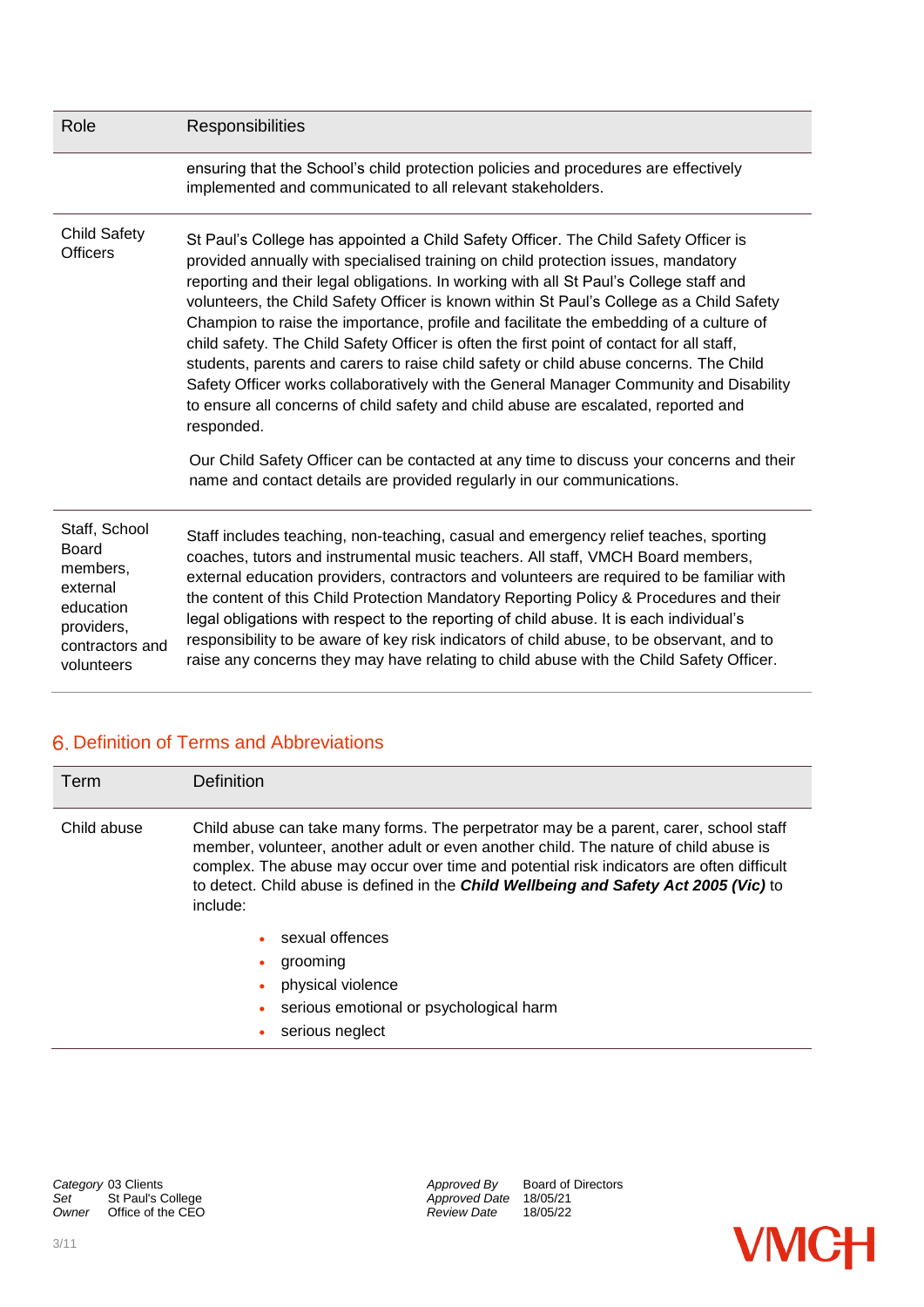| Grooming is defined as behaviors that manipulate and control a child with the intent of<br>gaining access to the child, obtaining the child's compliance, maintain the child's silence<br>and avoiding discovery of the sexual abuse. Grooming by an adult for sexual conduct<br>with a child under the age of 16 is crime under section 49M of the Crimes Act 1558<br>$(Vic)$ .                                                                                                                                                                                                                                                                                                                                                                                                                                                                                                                                               |
|--------------------------------------------------------------------------------------------------------------------------------------------------------------------------------------------------------------------------------------------------------------------------------------------------------------------------------------------------------------------------------------------------------------------------------------------------------------------------------------------------------------------------------------------------------------------------------------------------------------------------------------------------------------------------------------------------------------------------------------------------------------------------------------------------------------------------------------------------------------------------------------------------------------------------------|
|                                                                                                                                                                                                                                                                                                                                                                                                                                                                                                                                                                                                                                                                                                                                                                                                                                                                                                                                |
| Family violence is defined under the Family Violence Protection Act 2008 (Vic) to<br>include behavior that causes a child to hear, witness, or be exposed to the effects of<br>family violence such as abusive, threatening, controlling or coercive behavior. While<br>family violence does not form part of the official definition of 'child abuse' in the Child<br>Wellbeing and Safety Act, the impact of family violence on a child can be a form of<br>child abuse; for example, where it causes serious emotional or psychological harm to a<br>child.                                                                                                                                                                                                                                                                                                                                                                 |
| Child abuse can have a significant effect on a child's physical or emotional health,<br>development and wellbeing. The younger a child is, the more vulnerable he/she is to<br>abuse and the more serious the consequences are likely to be. There can be physical or<br>behavioral indicators of child abuse and neglect, or a combination of both. While the<br>presence of a single indicator, or even several indicators, does not necessarily prove<br>that abuse or neglect has occurred, the repeated occurrence of either a physical or<br>behavioral indicator, or the occurrence of several indicators together, should alert School<br>staff to the possibility of child abuse or neglect.<br>Child sexual abuse is more commonly perpetrated by someone who is known to and<br>trusted by the child, and is often someone highly trusted within their families,<br>communities, schools and/or other institutions. |
|                                                                                                                                                                                                                                                                                                                                                                                                                                                                                                                                                                                                                                                                                                                                                                                                                                                                                                                                |

## Indicators of Harm

There are numerous indications of possible child abuse and harm. They include the matters set out below.

#### **7.1 Physical abuse**

Physical indicators could include bruises, burns, fractures (broken bones), cuts and grazes to the face, and multiple injuries including internal injuries. Behavioural indicators could include disclosure of an injury inflicted by someone else, wearing unusual clothes to hide injuries, wariness or fear of a parent, reluctance to go home, habitual absences from school without explanation, regressive behaviour, and alcohol or drug misuse.

#### **7.2 Sexual abuse**

Physical indicators could include injury to the genital area, discomfort in toileting, the presence of sexually transmitted diseases, pregnancy, bruising to breasts, buttocks and thighs, and anxiety related illnesses (anorexia/bulimia). Behavioural indicators could include disclosure of sexual abuse, ageinappropriate sexual activity or behaviour, drawings that are sexually explicit, writing stories that are sexually explicit, regressive behaviour, truancy, depression, delinquent or aggressive behaviour, and sudden decline in academic performance.

St Paul's College *St Paul's College Approved Date* 18/05/21<br>
Office of the CEO **Approved Date** 18/05/22

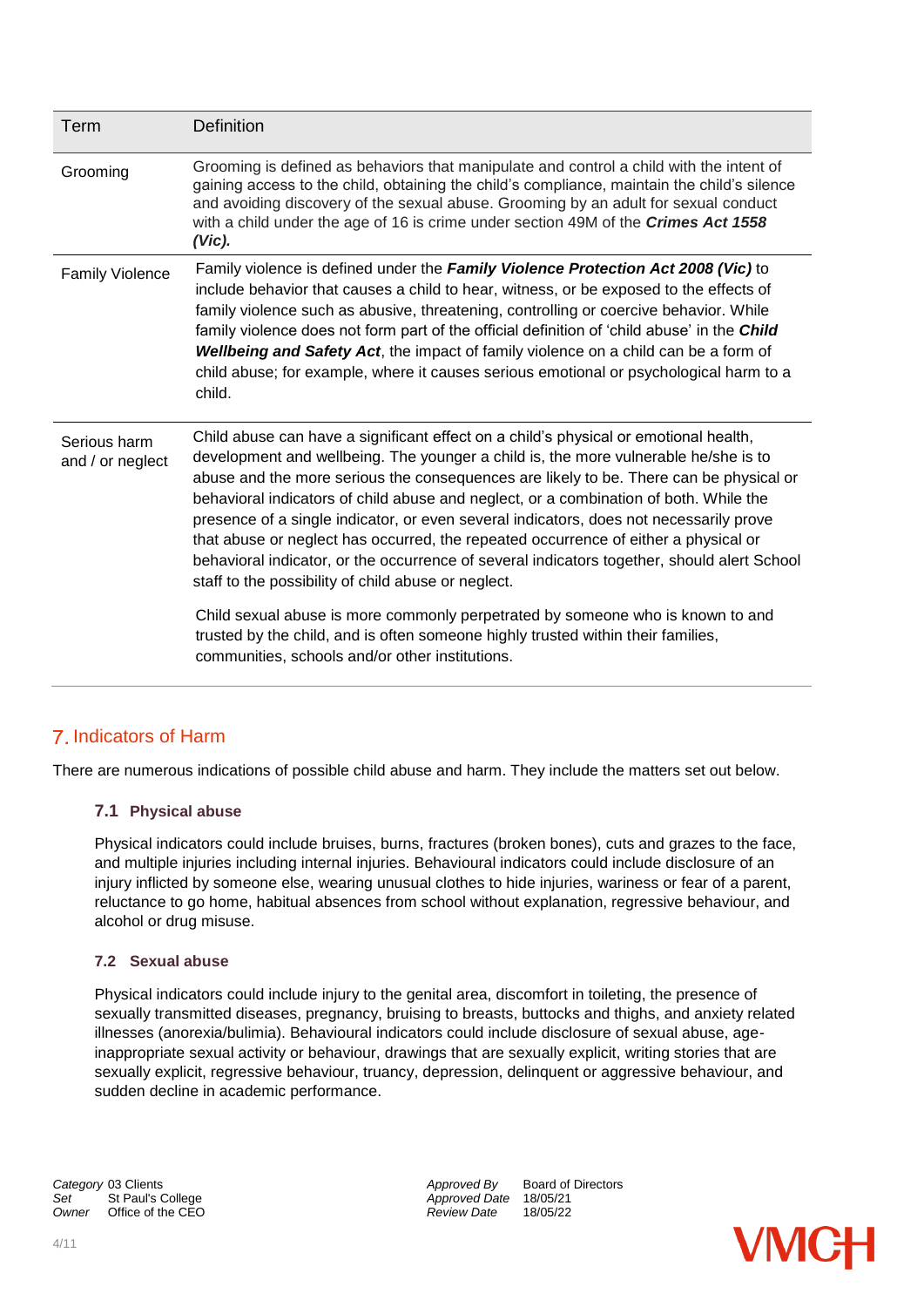#### **7.3 Emotional abuse**

Physical indicators could include speech disorders, delays in physical development and failure to thrive. Behavioural indicators could include being overly compliant, passive and undemanding behaviour, attention-seeking behaviour, poor self-image, and age inappropriate behaviour, fear of failure, setting overly high standards, excessive neatness, and depression.

#### **7.4 Serious neglect and medical neglect**

Physical indicators could include consistently being unwashed, inappropriate dressing for weather conditions, consistent hunger and tiredness, and unattended health problems. Behavioural indicators could include begging or stealing food, gorging food, alienation from peers, withdrawal, aggressive behaviour, appearing miserable and irritable, and poor attendance at school.

### What concerns should be reported

Concerns about the safety and wellbeing of children can range from an uncomfortable feeling through to a direct observation of abuse. Staff, volunteers, students and families are encouraged to speak to someone if they have concerns and to be proactive. Examples of child safety concerns include:

- inappropriate or special relationships developing between staff or volunteers, contractors and students;
- inadequate staff–student supervision ratios;
- breaches of the Code of Conduct, particularly if they are persistent;
- feelings of discomfort about interactions between a staff member or volunteer and a student;
- suspicions or beliefs that students are at risk of harm;
- observations of concerning changes in behaviour;
- observations or concerns on grooming behaviours;
- concerns about a physical environment that may pose a risk to a student (this includes health and hygiene issues); and
- Student's disclosures of abuse or harm, which must be reported to the police, DHHS, the Commission and, where appropriate, any other regulator.

## 9. Duty of Care

All VMCH directors, executives, St Paul's College staff and volunteers must understand their role to keep children safe. Staff and volunteers have an obligation to avoid acts or omissions (failures) that could be reasonably foreseen to injure or harm students. Suspected child abuse must be reported to relevant authorities, the Principal and the General Manager Community & Disability Services.

## 10. Legislative and Regulatory Requirements

#### **10.1 Criminal Offences**

The *Crimes Act 1958 (Vic)* includes the following as criminal offenses reportable to the Police:

*Owner* Office of the CEO *Review Date* 18/05/22

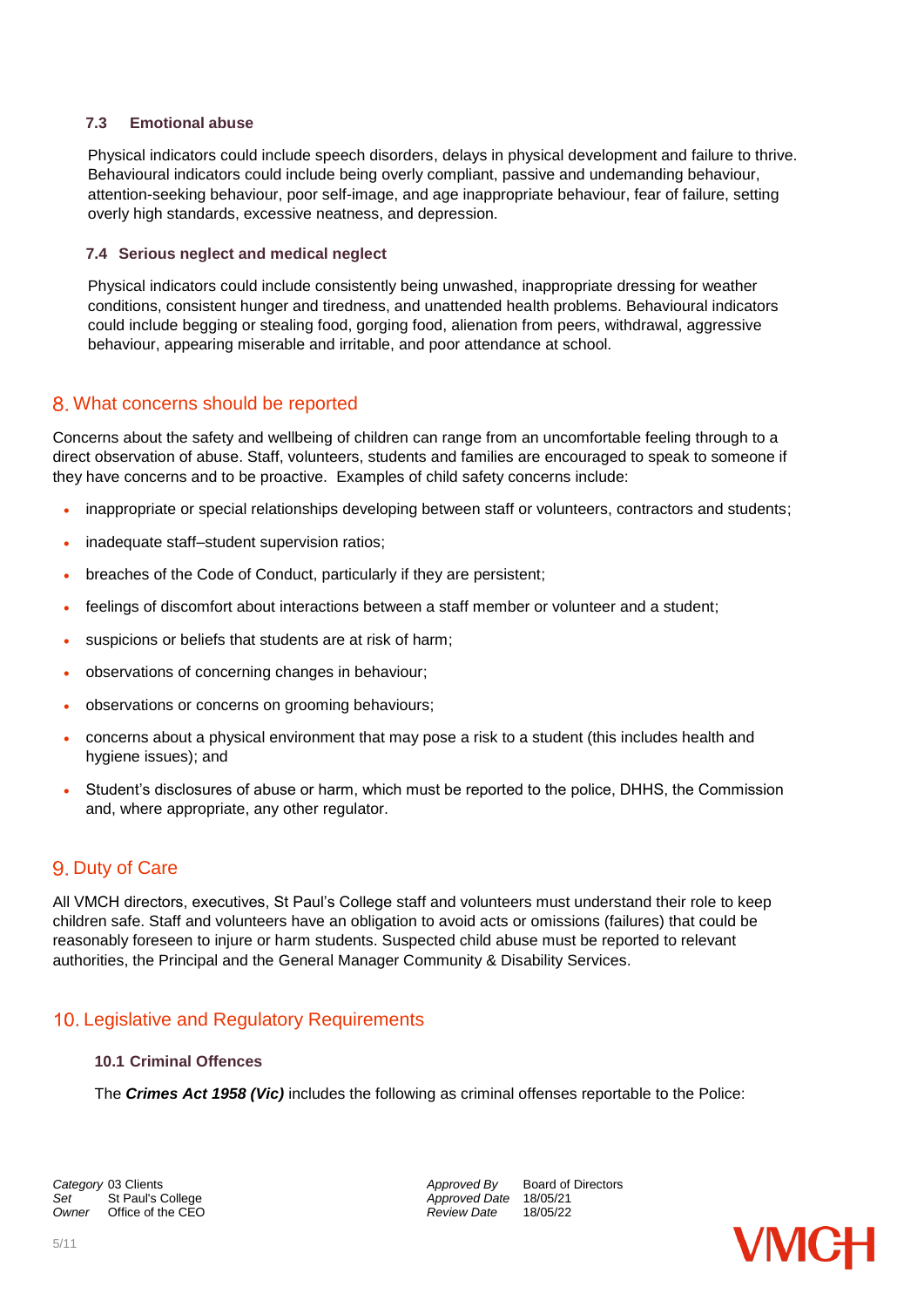- **Failure to disclose:** Reporting child sexual abuse is a community-wide responsibility. All adults in Victoria who have a reasonable belief that an adult has committed a sexual offence against a child under 16 have an obligation to report this information to the police.
- **Failure to protect:** People in authority at the St Paul's College will commit an offence if they know of a substantial risk of child sexual abuse and have the power or responsibility to reduce or remove the risk, but negligently fail to do so.
- **Mandatory Reporting:** All staff who are mandatory reporters (teachers, the Principal, nurses and school counsellors) must comply with their duties, as outlined in this policy and procedures.

## 11. Relevant Authorities

#### **11.1 Department of Health and Human Services (DHHS) Child Protection**

The DHHS has a responsibility to provide child protection services for all children and young people under the age of 17 years, or where a protection order is in place, for children under the age of 18. The main functions of DHHS Child Protection are to:

- receive reports from people who believe that a child is in need of protection or have significant concerns about the wellbeing of a child;
- provide consultation and advice to people making reports;
- investigate matters where it is believed that a child is at risk of significant harm; and
- refer children and families to services that assist in providing for the ongoing safety and wellbeing of children.

#### **11.2 Child FIRST**

Child and Family Information, Referral and Support Teams (Child FIRST) were introduced to give families an opportunity to obtain family services earlier at their own request or following a referral from others, including school staff.

Child FIRST ensures that vulnerable children, young people and their families are linked effectively to relevant services.

Child FIRST is staffed by family services practitioners who are experienced in assessing the needs of vulnerable children and their families. Child FIRST teams work closely with community-based DHHS Child Protection workers.

The role of Child FIRST includes:

- providing a point of entry to a local network of family services;
- receiving reports about vulnerable children where there are significant concerns about their wellbeing;
- undertaking an initial identification and assessment of the risks to the child and the child's needs in consultation with DHHS Child Protection and other services and
- Identifying appropriate service responses for families.

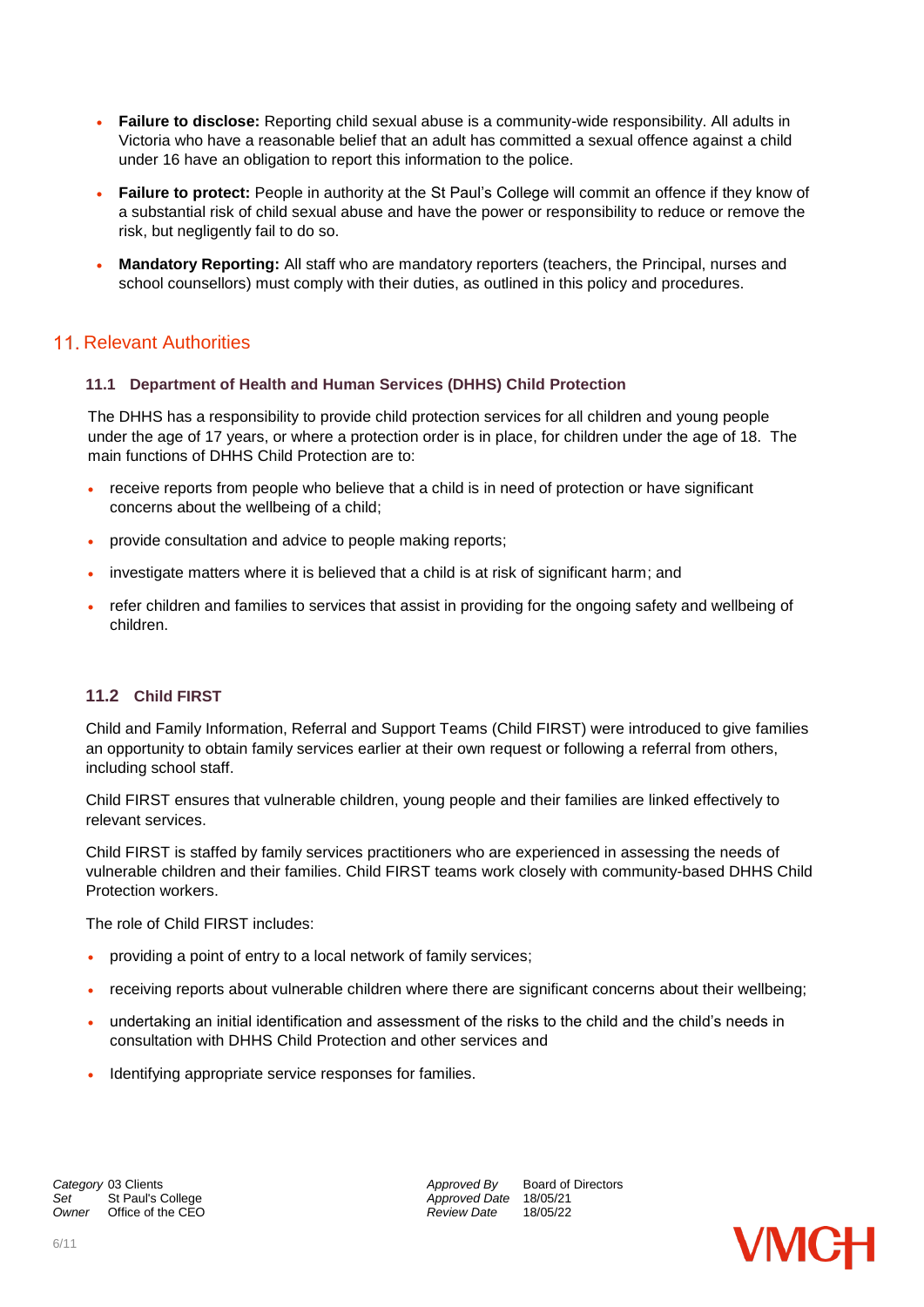#### **11.3 Victoria Police**

Both DHHS and Victoria Police have statutory responsibilities under the Children, Youth and Families Act 2005 (Vic) (CYFA) in relation to the protection of children. DHHS Child Protection is the lead agency responsible for the care and protection of children, while Victoria Police is responsible for criminal investigations into alleged child abuse.

Protocols between DHHS Child Protection and Victoria Police require that all reports received by DHHS Child Protection relating to physical abuse, sexual abuse or serious neglect must be reported to Victoria Police, as these reports may also constitute reports of criminal offences.

All allegations of sexual offences or child abuse should be reported to DHHS Child Protection or Victoria Police for investigation. Under no circumstances should St Paul's College staff investigate an allegation themselves. St Paul's College staff should only enquire sufficiently to form a reasonable belief that a child may be in need of protection.

#### **11.4 Commission for Children and Young People (CCYP)**

CCYP is an independent statutory body that promotes improvement in policies and practices affecting the safety and wellbeing of Victorian children and young people. CCYP is responsible for administering the Reportable Conduct Scheme, which includes:

- Supporting and guiding organisations that receive allegations to promote fair, effective, timely and appropriate responses and
- Independently overseeing, monitoring and, where appropriate, making recommendations to improve the responses of those organisations.

#### **11.5 Victorian Institute of Teaching (VIT)**

The Victorian Institute of Teaching (VIT) is an independent statutory authority for the teaching profession, whose primary function is to regulate members of the teaching profession.

VMCH must immediately notify the VIT if it becomes aware that a teacher:

- Has been charged with, or convicted or found guilty of, certain criminal offences that accord with those relevant to Working with Children Checks (WWCC) or
- Has been given a negative notice in relation to the WWCC.

## 12. Mandatory Reporting

Section 184 of the CYFA requires Mandatory Reporters to make a report to Department of Health and Human Services (DHHS) Child Protection when they believe that a child (aged under 17) is in need of protection from significant harm from physical injury or sexual abuse.

#### **12.1 Who are Mandatory Reporters?**

Mandatory reporters are defined by the CYFA and include:

- **Teachers**
- The Principal

**Category** 03 Clients **Approved By** Board of Directors *Approved By* Board of Directors *Approved By* Board of Directors *Owner* Office of the CEO *Review Date* 18/05/22

*Set* St Paul's College *Approved Date* 18/05/21

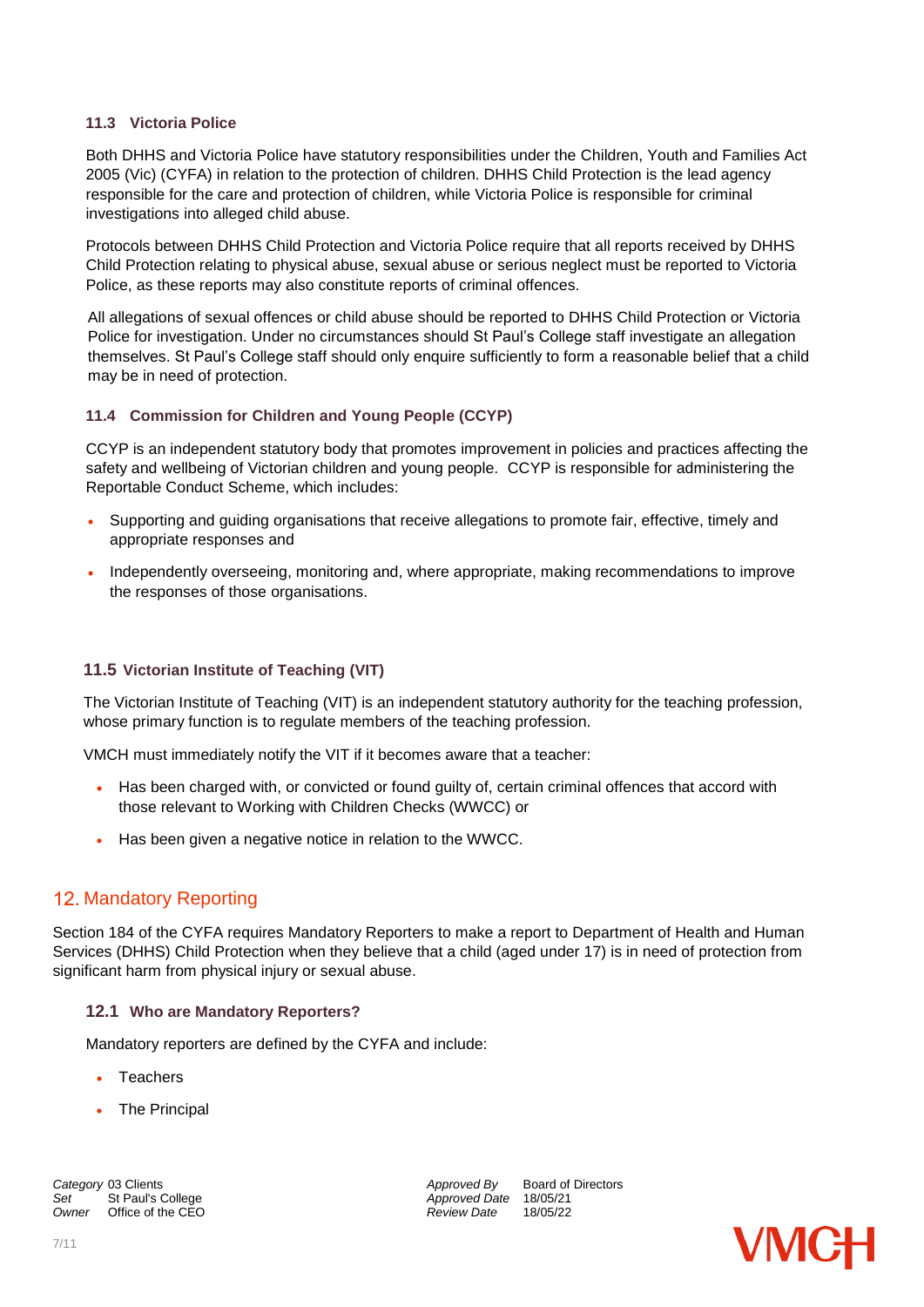- Nurses
- School Counsellors
- Persons in religious ministry; and
- Medical practitioners

All School staff who have concerns that a student may be in need of protection or may have been the victim of a sexual offence, should notify the St Paul's College Child Safety Officer or General Manager Community & Disability Services as soon as possible to discuss their concerns.

A Mandatory Reporter must make a report even if the Child Safety Officer does not share their belief that a report must be made.

#### **12.2 What constitutes a Mandatory Report?**

A mandatory report must be made when you form a belief on reasonable grounds that a child is in need of protection where the child has suffered, or is likely to suffer, significant harm as a result of:

- physical injury; or
- sexual abuse; and
- the child's parents have not protected, or are unlikely to protect, the child from harm of that type.

#### **12.3 What is Reasonable Grounds?**

The concept of 'reasonable grounds' requires you to consider whether another person, when faced with similar information, would also draw the same conclusion. It does not mean reporters are required to be certain, but rather reporters should ensure their concerns are well founded and based on information from a reliable source.

The following may be reasonable grounds for forming such a belief if:

- A student states they have been physically or sexually abused;
- A student states that they know someone who has been physically or sexually abused;
- Someone who knows the student states that the student has been physically or sexually abused;
- A student shows signs of being physically or sexually abused;
- The staff member is aware of persistent family violence or parental substance misuse, psychiatric illness or intellectual disability that is impacting on a student's safety, stability or development;
- The staff member observes signs of abuse, including non-accidental or unexplained injury, persistent neglect, poor care or lack of appropriate supervision; or
- A student's actions or behaviour may place them at risk of significant harm and the child's parents are unwilling or unable to protect the student.

#### **12.4 Making a Mandatory Report**

All School staff and volunteers must adhere to Four Critical Actions for Schools Responding to incidents, disclosures a suspicions of child abuse. These are found at this link: [https://www.education.vic.gov.au/Documents/about/programs/health/protect/FourCriticalActions\\_ChildAb](https://www.education.vic.gov.au/Documents/about/programs/health/protect/FourCriticalActions_ChildAbuse.pdf) [use.pdf](https://www.education.vic.gov.au/Documents/about/programs/health/protect/FourCriticalActions_ChildAbuse.pdf)

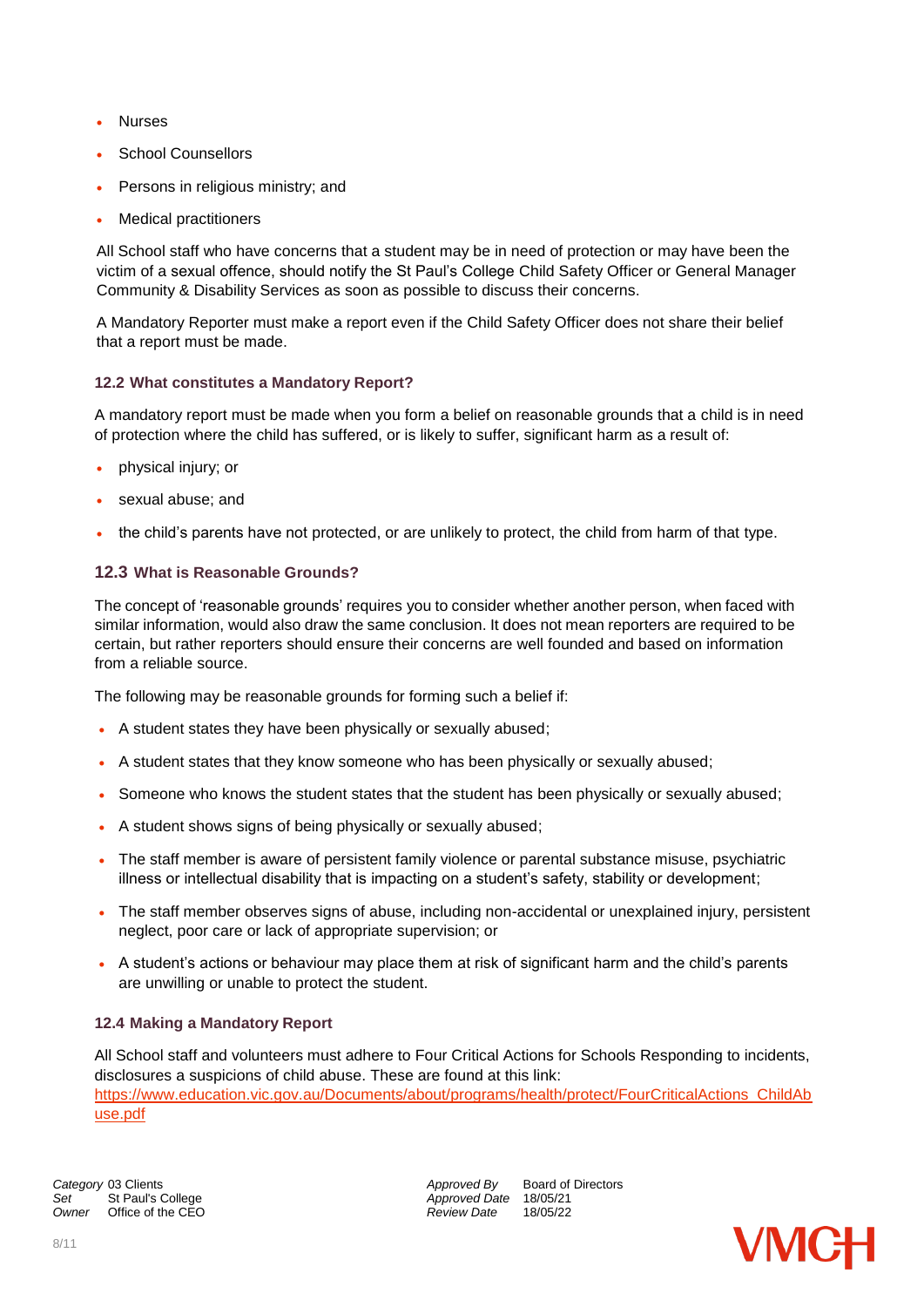# 13. Reportable Conduct Scheme

The Victorian Reportable Conduct Scheme seeks to improve organisations' responses to allegations of child abuse and neglect by their workers and volunteers. The scheme is established by the *Child Wellbeing and Safety Act 2005 (the Act).*

The CEO is the Head of Entity for St Paul's College under the Scheme. The Head of Entity is responsible for fulfilling all legal obligations under the Scheme and is ultimately responsible for Board Victorian schools' compliance with the Scheme. The CEO authorises the Principal to assist them in meeting their obligations under the Scheme.

The Principal is authorised to:

- notify and update the Commission of reportable allegations concerning the St Paul's College's 'employees' as defined under the Scheme, which includes staff members, volunteers, contractors, office holders and ministers of religion;
- ensure investigations are undertaken into all reportable allegations made against 'employees'; and
- comply with all obligations of the head of organisation under the Scheme.

The Reportable Conduct Scheme imposes obligations on the St Paul's College's Principal and CEO. This includes requirements to:

- have in place systems to prevent child abuse and, if child abuse is alleged, to ensure allegations can be brought to the attention of appropriate persons for investigation and response;
- ensure that the Commission is notified and given updates on the organisation's response to an allegation;
- The School Principal and CEO need to adhere the following requirements:
	- Notify the Commission within 3 business days of becoming aware of a reportable allegation.
	- Investigate an allegation subject to police clearance on criminal matters or matters involving family violence. You must advise the Commission who is undertaking the investigation. You must manage the risks to children.
	- Within 30 calendar days must provide the Commission detailed information about the reportable allegation and any action you have taken.
	- Notify the Commission of the investigation findings and any disciplinary action the head of entity has taken (or the reasons no action was taken).

## 14. Alternative Pathways

Where allegations involve the Principal, General Manager Community & Disability Services, CEO or Business Manager the concerns must be immediately escalated to the Chair of the Board.

## 15. Supporting our school community

Key principles that we must apply in the design of policy, procedure, interventions, support and reporting in our child protection program are to ensure we:

• promote the cultural safety of Aboriginal children and young people

*Owner* Office of the CEO *Review Date* 18/05/22

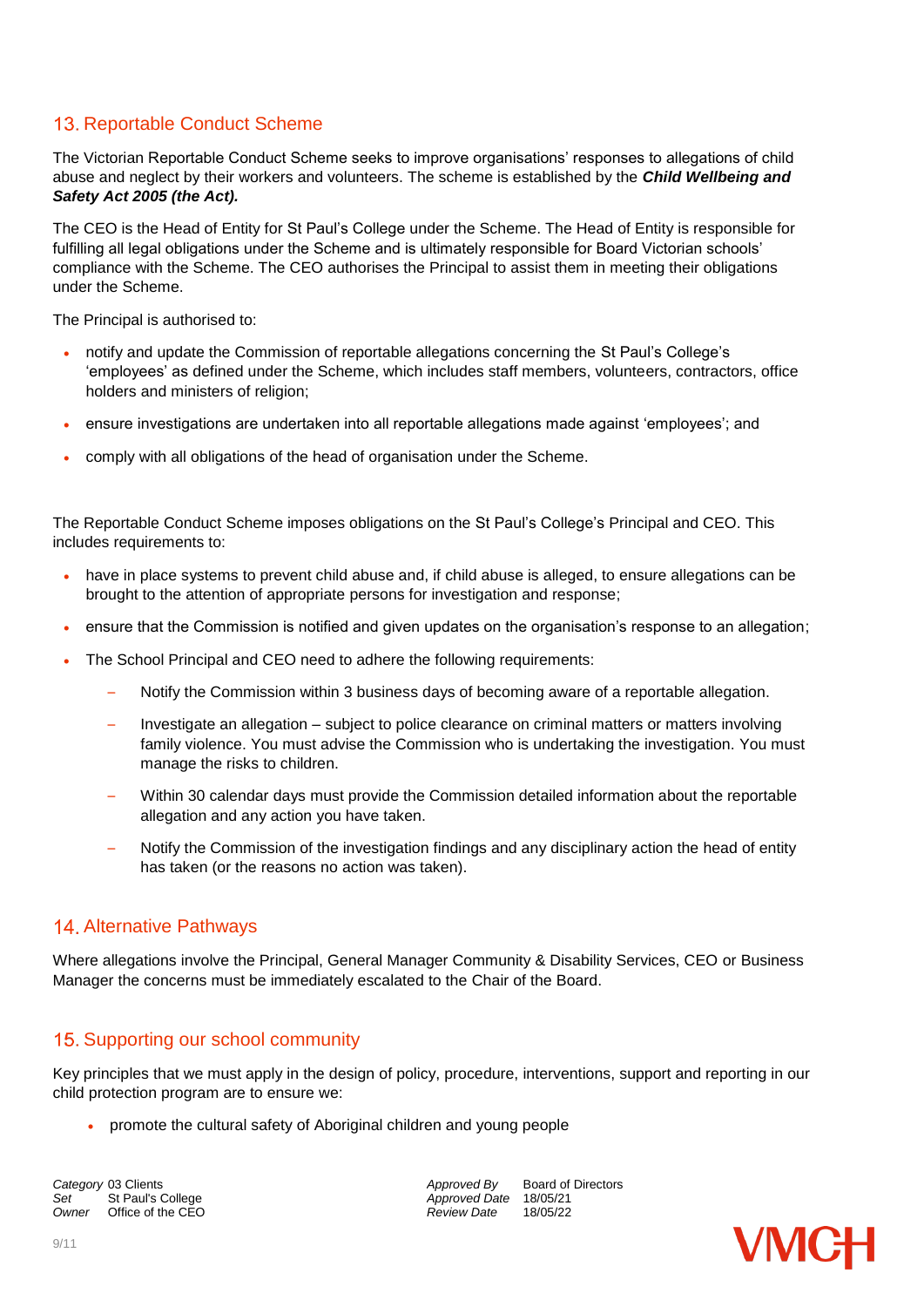- promote the cultural safety of children from culturally and linguistically diverse backgrounds
- promote the safety of children with any form of disability

#### 16. Student awareness

VMCH is committed to the protection of all children from all forms of child abuse. It is important all our students are educated on how to raise any concerns and we raise their awareness of child safety concerns and concerning behaviours to report. We have designed and are implementing a comprehensive child safety program curriculum with age appropriate education and awareness programs. This curriculum further supported by our actions and processes empower our students to have a voice and to take action for their own care.

### 17. Policy breach

A breach of this policy or procedure may lead to disciplinary action which is outlined further in the Managing [Poor Performance and Unacceptable Behaviour Procedure](https://vmch.sharepoint.com/sites/theHub/PMS/Procedures/Forms/AllItems.aspx?id=%2Fsites%2FtheHub%2FPMS%2FProcedures%2FManaging%20Poor%20Performance%20and%20Unacceptable%20Behaviour%20Procedure%2Epdf&parent=%2Fsites%2FtheHub%2FPMS%2FProcedures)

All breaches, near misses and risks related to this policy should be reported to the Principal.

Compliance with this policy will be monitored by the Principal and this may include independent audits and reviews.

## 18 Further Information

Staff, students, parents and carers, external education providers, contractors, volunteers or other community members who have concerns that a child may be subject to abuse are asked to contact the Principal.

## 19. Support for affected students

Ensuring a student feels safe and supported following an incident is of critical important to VMCH. VMCH will work closely with the student, parents, carers, and our People Services team to provide all additional support services that are available. Each matter will be a case-by-case basis and an individual may be supported with:

- Referral to our School counselling team
- Referral to external specialist agencies
- Family counselling
- Academic support

#### 20. Review of this policy and procedures

This policy is to be reviewed, approved and endorsed at a minimum annually or when there is a change in circumstances.

#### 21. References/Related Documents

This policy provides the overarching foundation for our Child Protection Program. Key relevant policies to support our program include:

- The school Child Protection and Safety Policy
- The school Child Safety Code of Conduct

*Owner* Office of the CEO *Review Date* 18/05/22

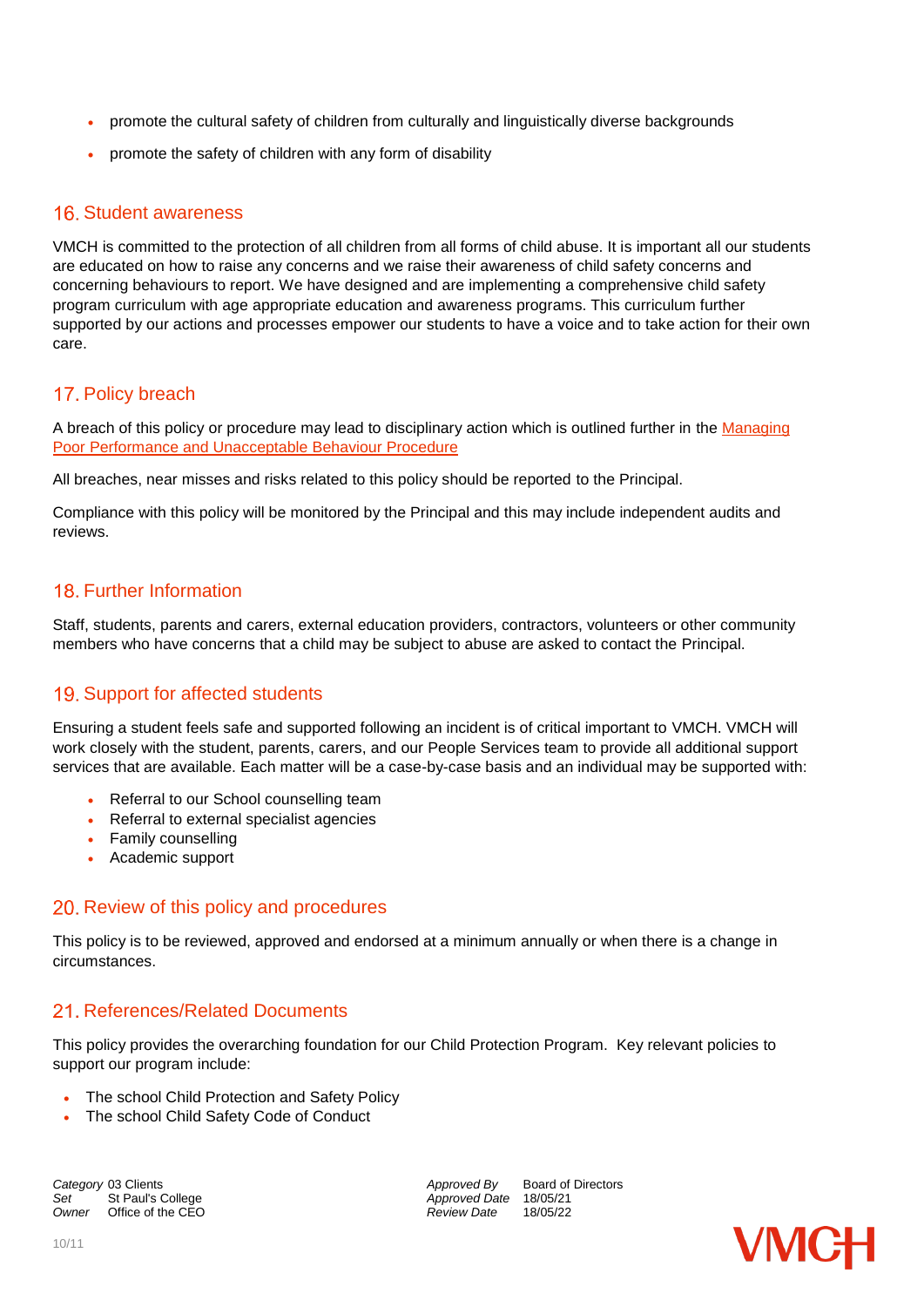## 22. Related legislative instruments

The following legislation, standards and regulations apply, and this policy aligns with these mandated requirements:

- [Child Wellbeing and Safety Act 2005 \(](https://www.legislation.vic.gov.au/in-force/acts/child-wellbeing-and-safety-act-2005/030)Vic);
- [Ministerial Order 870 -](https://www.education.vic.gov.au/school/teachers/health/childprotection/Pages/safeenviro.aspx?Redirect=1) Child Safe Standards;
- Education and Training Reform Act 2006 (Vic)

**Category** 03 Clients *Category* 03 Clients *Approved By* Board of Directors *Set* St Paul's College **Approved Date** 18/05/21 *Owner* Office of the CEO

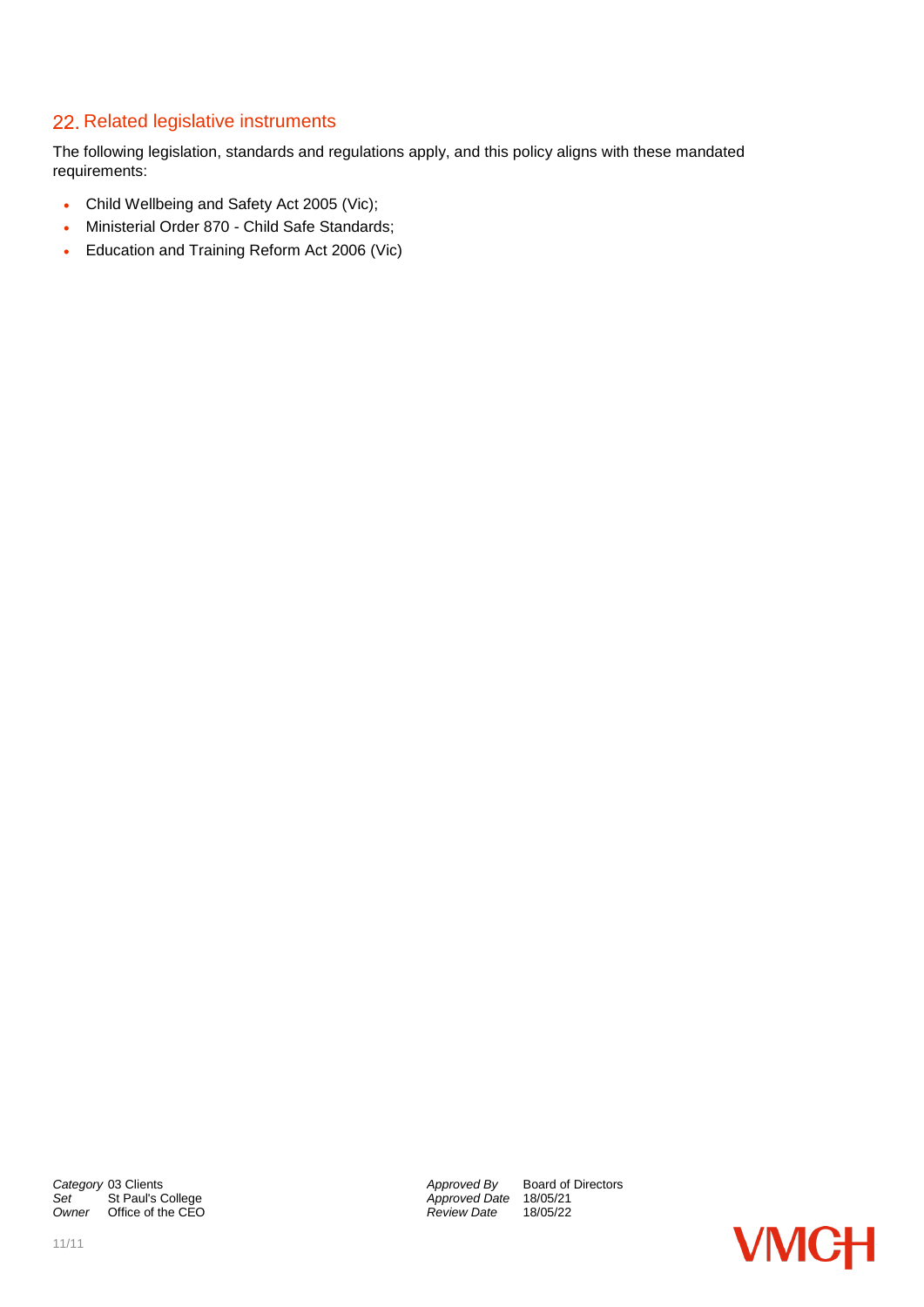

# Child Protection and Mandatory Reporting Procedure

## 1. Purpose

The school is committed to providing a caring, supportive and safe environment where every student has a place, a voice and their story is known. The school is committed to providing safe and supportive environments where all children and young people entrusted to our care are affirmed in their dignity and worth as a person. This procedure guides VMCH on matters of child protection and mandatory reporting.

## 2. Scope / Target Audience

This policy applies to all the school staff, volunteers and Directors of the Board.

This policy applies to all School activities during and outside of school hours. This includes School activities that are occurring on school campus, offsite, online, extracurricular, sport activities and programs, excursions, camps, interstate and overseas travel.

They are bound by this policy and required to report concerns about, or incidents of child abuse or neglect.

Fulfilling the roles and responsibilities contained in this policy and procedure does not displace or discharge any other obligations that arise if a person reasonably believes that a child is at risk of child abuse.

## How to make a report

All staff must adhere to and follow:

- FOUR CRTICAL ACTIONS FOR SCHOOLS: Responding to Incidents, Disclosures and Suspicions of [Child Abuse;](https://www.education.vic.gov.au/Documents/about/programs/health/protect/EarlyChildhood_FourCriticalActions.pdf) and [Responding to Suspected Child Abuse template](https://www.education.vic.gov.au/Documents/about/programs/health/protect/PROTECT_Responding_TemplateSchools.pdf)
- [PROTECT: Identifying and Responding to All Forms of Abuse in Victorian Schools CEM Policy 2.19](https://www.education.vic.gov.au/Documents/about/programs/health/protect/ChildSafeStandard5_SchoolsGuide.pdf)
- [Child Protection Reporting Obligations School Guidelines 2.19a](https://www.macs.vic.edu.au/CatholicEducationMelbourne/media/Documentation/Documents/Policies/Guidelines-2-19a-Police-and-DHHS-interviews.pdf)

**Category** 03 Clients **Approved By** Board of Directors *Approved By* Board of Directors *Approved Date* 18/05/21 Set St Paul's College **Approved Date** 18/05/21<br>
Owner Office of the CEO **Approved Date** 18/05/22 *Office of the CEO* 

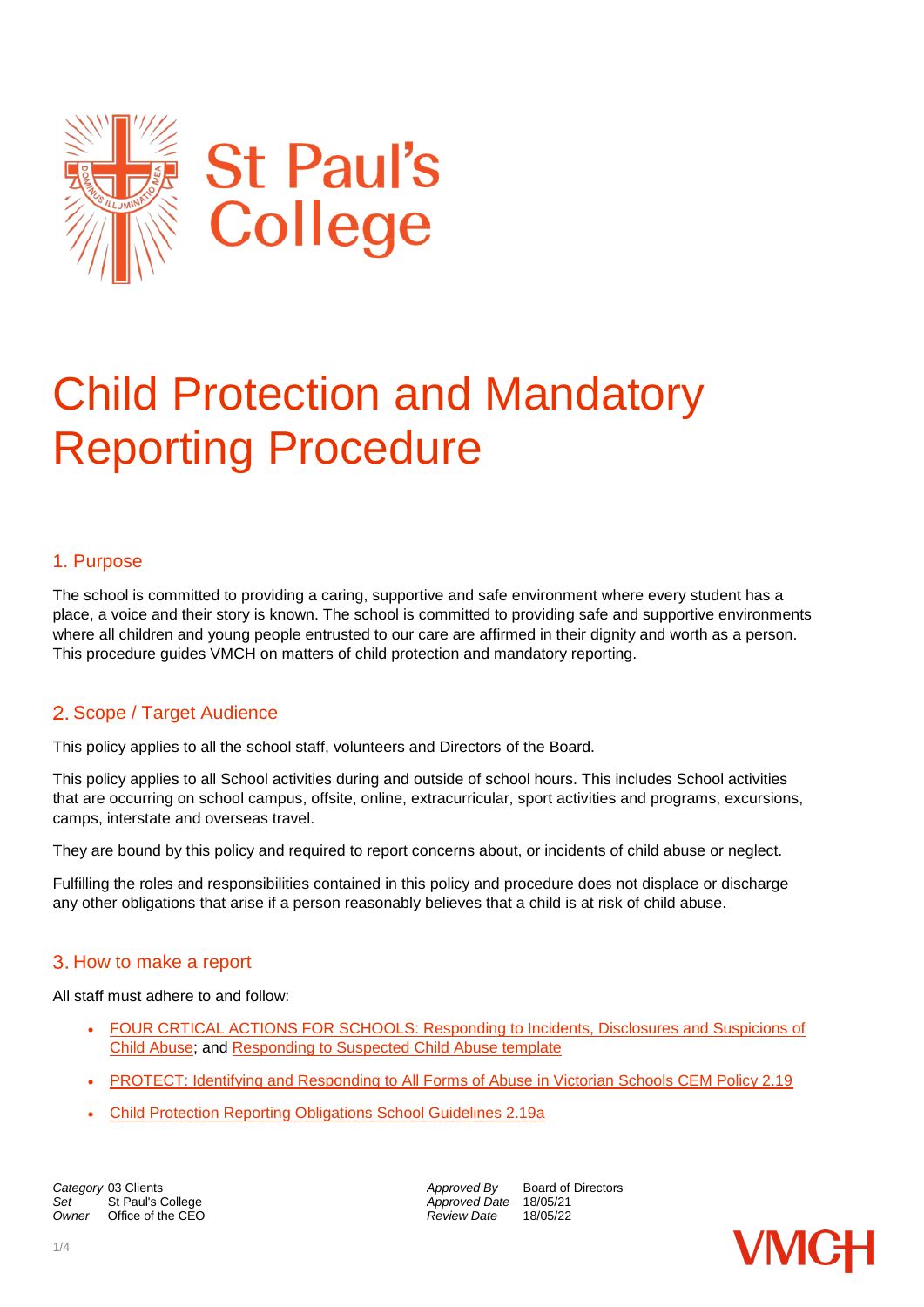Whenever there are concerns that a child is in immediate danger, the Police should be called on 000.

VMCH has appointed a Child Safety Officer as a point of immediate contact for all staff in St Paul's College. The Child Safety Officer is available to answer any questions with respect to our Child Protection and Child Safety Policy.

Child Safety Officers are selected based on a number of considerations, namely:

- their personal attitudes, experiences and beliefs, for example, a person who is non-judgmental, calm, resilient and demonstrates a high degree of integrity and respect for confidentiality and
- their role within the School, experience working with complex student and family issues at the School and someone who is readily accessible and available to all members of the School community.

Child Safety Officers or the CEO can be the first point of contact for reporting child protection issues within the School.

If you have any concern that a child may be experiencing any form of abuse, whether or not you have formed a belief on reasonable grounds that the abuse has occurred, you should immediately raise your concerns with the Principal or CEO or the Child Safety Officer. If the concern relates to the Principal or CEO, report to the VMCH Board Chair.

Please be aware that consulting with a Child Safety Officer does not change any obligation you have under legislation to report to an external authority.

VMCH has a duty of care to support any community member who is involved in any child protection matter. This includes extra considerations required for vulnerable or at-risk students and staff. Support may consist of counselling, extra training, documents translated, documents and training made age appropriate or in the case of reporting allowing a support person to attend any interviews. No community member will be disadvantaged in being able to report a child protection matter.

## 4. Community Awareness

To ensure that the School Community is aware of our position on child protection and reporting, this St Paul's College Child Protection: Mandatory Reporting Policy and Procedures for responding to and reporting allegations of suspected child abuse is published via:

- The St Paul's College website
- St Paul's Student and Parent Portal
- VMCH staff Policy portal and;
- Available by request.

Training will also be provided to staff on the commencement of their employment then annually or when there is a change in policy or procedures.

All staff mandatory training Department of Education and Training –Protecting Children Mandatory Reporting and Other Obligations online module.

Students Curriculum delivers age appropriate training to students on the PROTECT processes.

Child Safety Officers are available to respond to questions or concerns.

*Owner* Office of the CEO *Review Date* 18/05/22

**Category** 03 Clients **Approved By** Board of Directors *Approved By* Board of Directors *Approved By* Board of Directors **St Paul's College** *Approved Date* 18/05/21<br>Chice of the CEO **Approved Date** 18/05/22

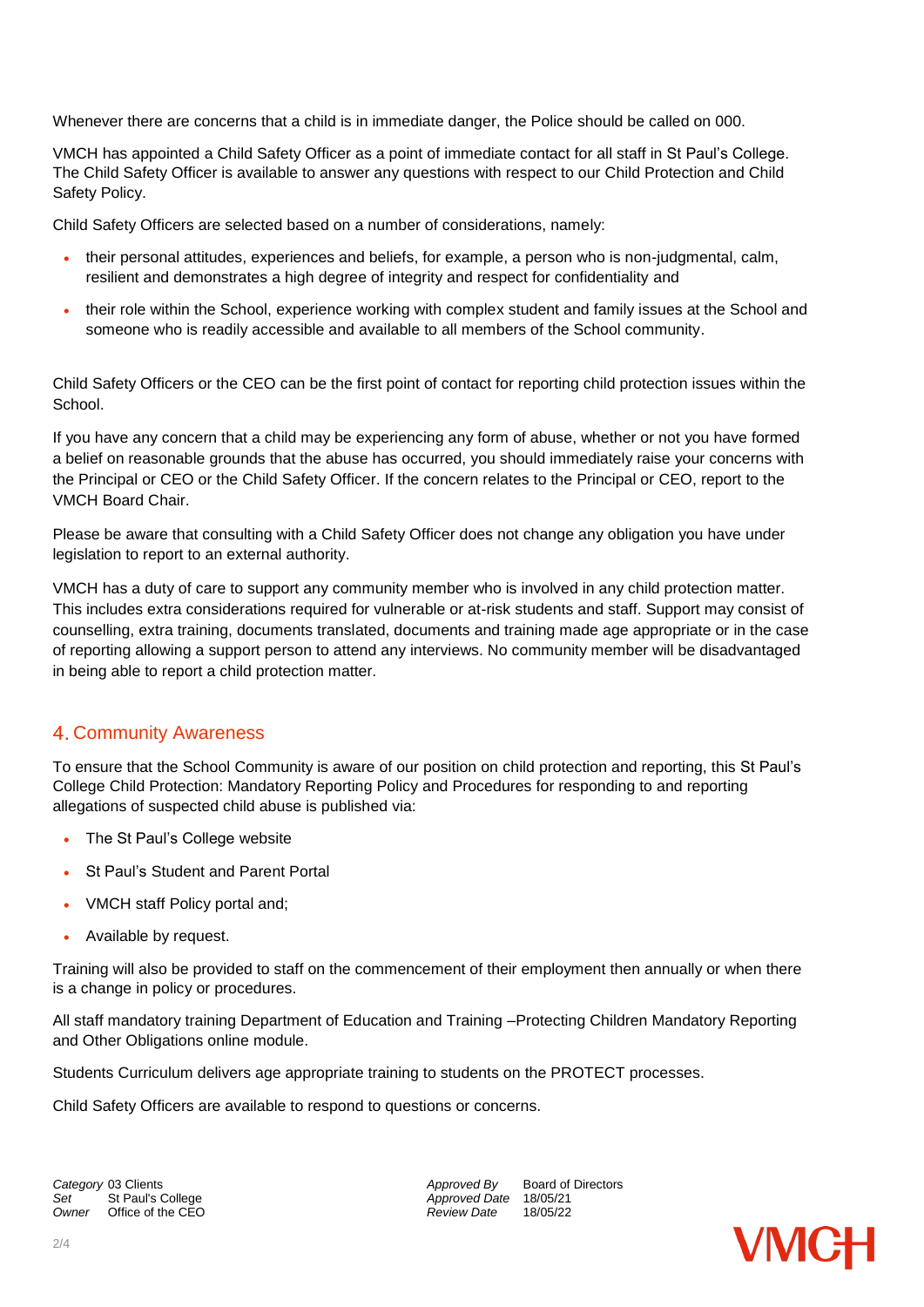## **5. Documentation**

Staff, volunteers, and community members must keep clear and comprehensive notes and use the PROTECT templates to report all information relating to incidents, disclosures and allegations of child abuse. This information may be sought at a later date if the matter is the subject of court proceedings. Your notes may also assist you later if you're required to provide evidence to support your decisions regarding the handling of child protection incidents.

When an incident of suspected child abuse occurs, consider all of the following:

- environment: do not clean up the area and preserve the sites where the alleged incident occurred
- clothing: take steps to ensure that the person who has allegedly committed the abuse and the child who has allegedly been abused remain in their clothing. If this is not possible, ensure the clothes are not washed, handled as little as possible and stored in a sealed bag.
- other physical items: ensure that items such as weapons, bedding and condoms are untouched
- potential witnesses: reasonable precautions must be taken to prevent discussion of the incident between those involved in the alleged incident

## **6. Privacy and Confidentiality**

Anyone who has access to information regarding a case of suspected child abuse must keep such information confidential and secure and must only disclose or discuss this information with those involved in managing the situation.

Reports or referrals made to DHHS Child Protection or Child FIRST are confidential and the reporter's identity is generally protected by law. Exceptions include if:

- the reporter chooses to inform the child or family of the report
- the reporter consents in writing to their identity being disclosed
- a court or tribunal decides it is necessary for the identity of the reporter to be disclosed to ensure the safety and wellbeing of the child
- a court or tribunal decides the reporter is required to attend court to provide evidence.

The identity of the person who makes a report to the Police, including reports under section 327 of the Crimes Act 1958 (Vic) (Obligation to Report a Sexual Offence), will remain confidential unless:

- the person themselves discloses their identity or they consent in writing to their identity being disclosed
- a court or tribunal decides that it is necessary in the interests of justice for the person's identity to be disclosed. A person who makes a Mandatory Report in accordance with the Children, Youth and Families Act 2005 (Vic), or a report under the Child Wellbeing and Safety Act 2005 (Vic) (Reportable Conduct Scheme) will not be held liable for the eventual outcome of any investigation.

If a report is made in good faith, it does not constitute a breach of professional ethics on the part of the reporter and the reporter cannot be held legally liable in respect of the report.

Personal information is information, or an opinion, about an identified individual, or an individual who is reasonably identifiable:

- whether the information, or opinion, is true or not
- whether the information, or opinion, is recorded in a material form or not.

*Owner* Office of the CEO *Review Date* 18/05/22